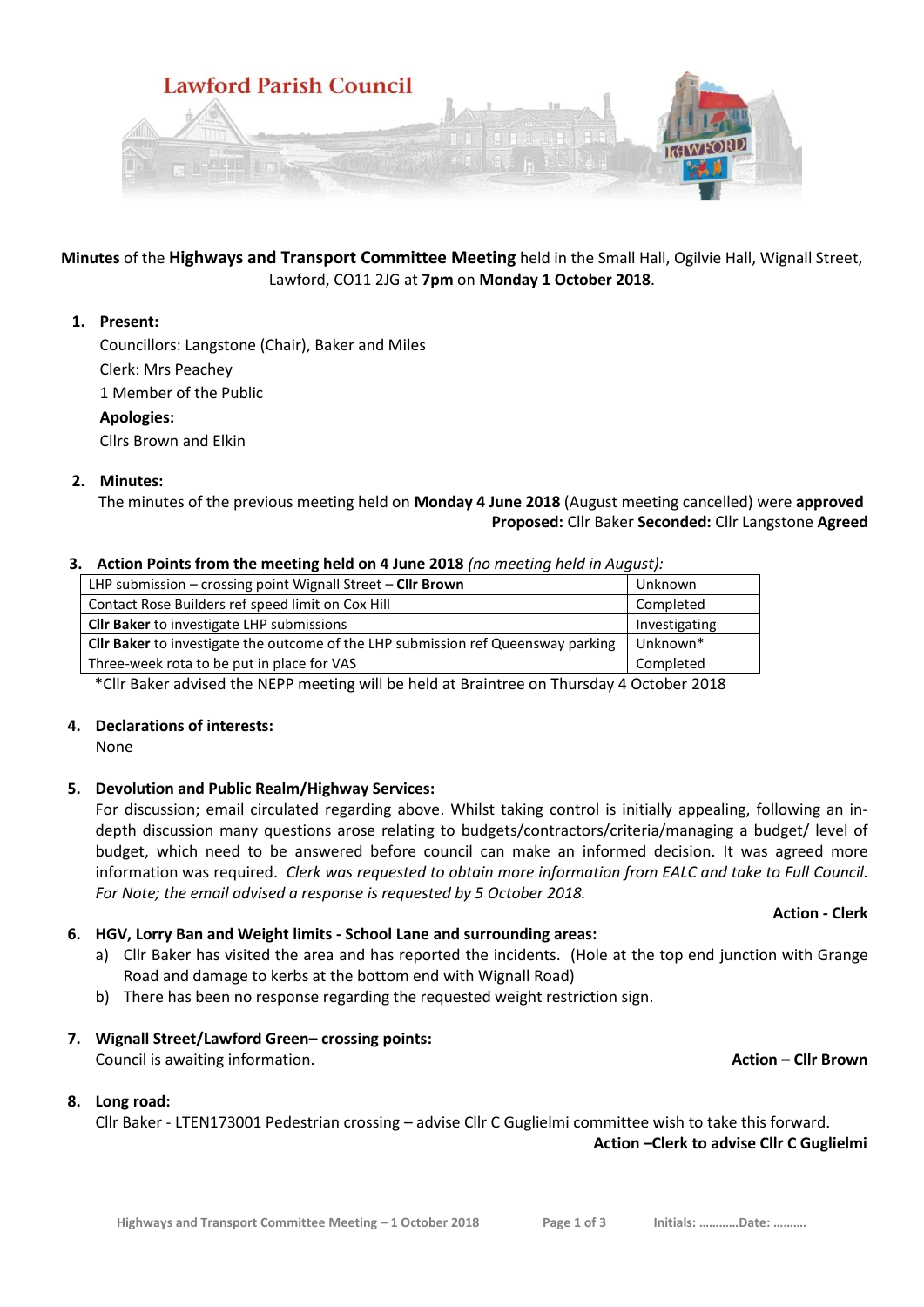### **9. Colchester road:**

- **a) For discussion;** Pedestrian safety and junction protection *(see circulated email from Cllr Baker and previous email from resident*). It was noted yellow lines did not continue into Edgefield Avenue and it was proposed an LHP be submitted **Proposed:** Cllr Baker **Seconded:** Cllr Miles **Agreed**
- b) **Removal of Zig Zag lines and bus signs** from outside Manningtree High School now that the Bus Park is operational. **Action - Clerk to make enquiries of Essex Highways to establish how to get these removed**
- c) **'30mph ends'** signs placed at Strawberry Avenue going on to Colchester Road despite Colchester Road also being a 30mph speed limit. Cllr Baker will investigate and he will also investigate Summers Park Avenue on to Cox's Hill. **Action – Cllr Baker**

# **10. Relocation of an LPC Street Lamp:**

# **For discussion/approval;**

**a) 172563 – Proposed Carriageway Reconstruction – Cedar Crescent.** As part of the design, highways are proposing to relocate the existing lamp post owned by LPC *(highlighted in red box on the plan attached to circulated email)*. Committee agree this can be done.

> **Proposed:** Cllr Baker **Seconded:** Cllr Langstone **Agreed Action – Clerk to advise**

# **11. Cox's Hill speed Limit and requested additional lighting;**

- a) Resident is concerned about the lack if lighting on Coxs Hill and resulting safety issues when walking to the station. Proposed clerk write to ECC ref putting lights on Cox's Hill.
- **Proposed:** Cllr Miles **Seconded:** Cllr Langstone **Agreed** b) Rose Builders advised LPC there is no update regarding the lowering of the speed limit. Clerk requested to establish the Criteria ECC used to put in the 30mph limit at the top of Cox's Hill given there is now housing within the national speed limit area **Action - Clerk Action - Clerk Action - Clerk Action - Clerk**

### **12. Lawford Dale:**

Road give way markings on Cornford Way and other roads on Lawford Dale not replaced after resurfacing. Highway refs: 2587806/2587808/2587809 Clerk to check on response from Highways (if available) following enquiry. **Action**

### **13. TRO's ref Grass Verges;**

Discussion and update from Councillors reviewing the siting of bollards. Following discussion the investigation is to be terminated and no further action to be taken at this time.

**Proposed:** Cllr Langstone **Seconded:** Cllr Miles **Agreed**

### **14. Existing and new Highways Schemes for submission:**

**For discussion;** suggested new schemes and results of Cllr Baker's investigation surrounding progress on submitted schemes **-** *Cllr Baker updated the committee and the list will be published with the minutes***. For information the next Local Higways Panel meeting is at 5pm on 25 October 2018 at Weeley.**

### **15. Public Transport and associated issues:**

**For information;** Railway Bridge damaged signage has now been replaced in metric and imperial southbound. Northbound is still imperial.

### **16. Parking Issues:**

a) Queensway problems; Cllr Baker will check on LHP submission Note: email received from resident on Queensway – inconsiderate parking of commuter's cars is causing